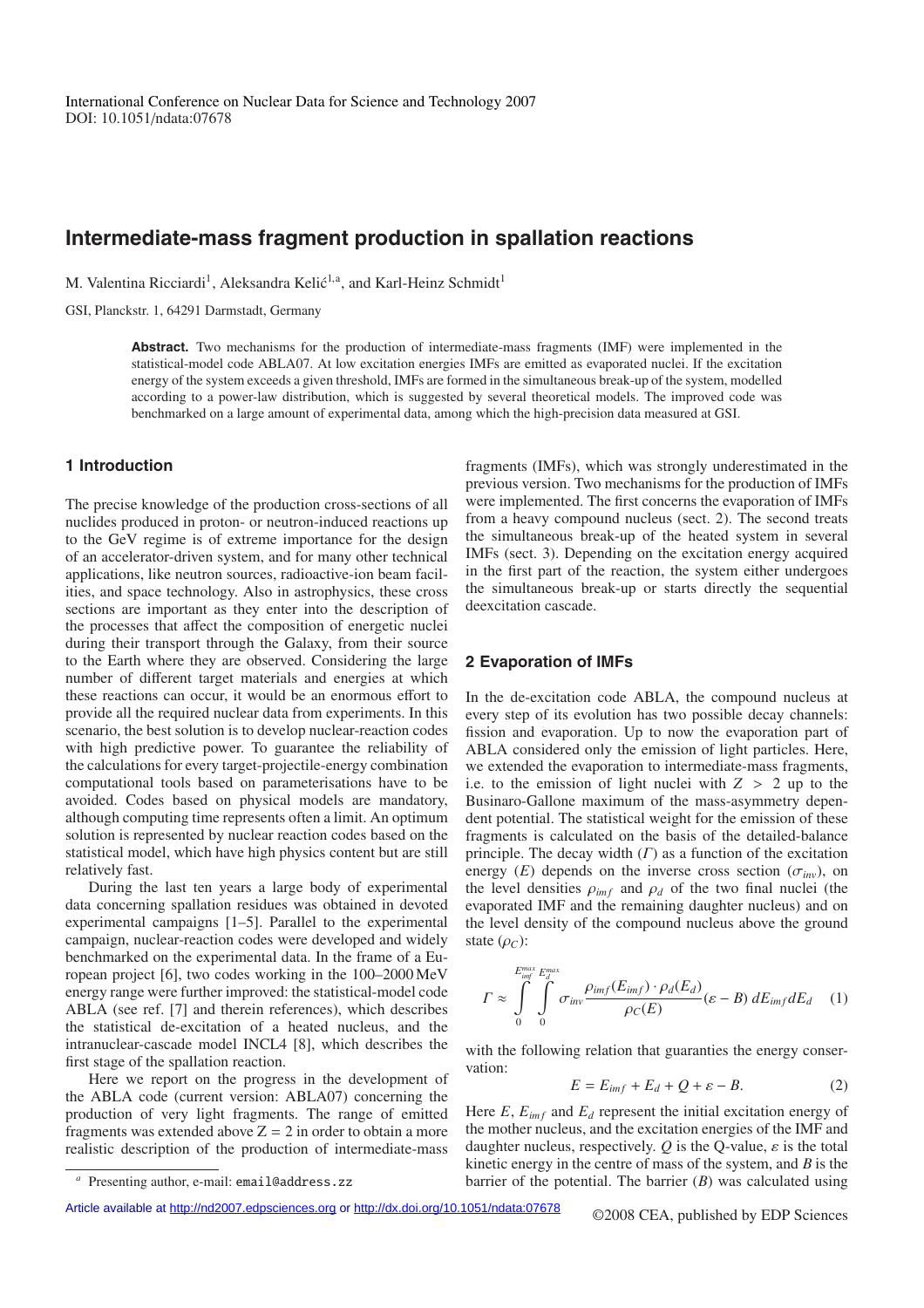the empirical fusion nuclear potential of Bass [9]. The empirical nuclear potential contains some parameters, which were fixed by R. Bass. If the emitted particle is an IMF, the Bass results are well in agreement with the data. However, if the emitted particle is a proton or an alpha, the barrier seems to be overestimated. This problem was already discussed in the past and never solved [10–12]. In order to bypass the problem, in case of p and  $\alpha$  emission, we used other parameters than those given by Bass. The parameters were determined by comparing the results with experimental proton and alpha absorption cross-sections on different nuclei. The thermal expansion of the compound nucleus [13] is considered. The inverse cross section  $(\sigma_{inv})$  was calculated using the ingoing-wave boundary condition model [12], where only a real potential is used to describe the transmission probability of particles. An analytical approximation to equation (1) was used in order to avoid the numerical calculation of the two integrals, which is rather time-consuming. This technical procedure will be described elsewhere.

Since long time, it is discussed whether the emission of an IMF from a heavy nucleus (above the Businaro-Gallone point) is better described as an evaporation process or as a fission process with very asymmetric mass-split. Both approaches were already used in the past in nuclear deexcitation codes, e.g. in GEMINI [14] as very asymmetric fission or in GEM2 [15] as evaporation. Already in 1975 it was pointed out that there is a continuous transition between the two processes [16]. Recently [17] it was shown that even for such a heavy nucleus as <sup>238</sup>U the lightest IMFs are produced in a rather compact configuration, indicating that there is gradual transition from the standard fission process towards evaporation. In ABLA07 we based the fission-to-evaporation changeover on the M-shaped potential energy as a function of the mass asymmetry. At the point were the M-shaped potential reaches it maximum, the fission model smoothly fades away in favor of the evaporation process.

In figure 1, we present the comparison of our calculation with the experimental data, taken during the GSI campaign [18], for the reaction 1 GeV protons on 238U. Since intranuclear-cascade codes are rather time-consuming for such a heavy nucleus, we used the nucleus-nucleus reaction code ABRABLA07, were the ABRA code, which treats the abrasion stage, is coupled with the deexcitation code ABLA07. Both codes were developed at GSI. The ABRA code includes the BURST [19] model, were the prefragments arising from high-energy nucleon-nucleus collisions are calculated. In the BURST model it is assumed that the impinging proton is digging a tunnel through the nucleus. As in the abrasion model, the characteristic of the compound nucleus depend on the number of removed nucleons. In this sense, the BRUST model can be considered as the abrasion process in case of spallation reactions. The result of the code is presented for the entire production range both on the chart of the nuclides (up) and as a charge distribution (down). The latter is compared with the experimental data. Please note that the measurement was technically limited to  $Z \ge 7$ , but the production of light nuclides extends even farther down to  $Z = 1$ . The full line is obtained by the sum of the three components: the evaporated IMF, the fission fragments and the heavy evaporation residues (the evaporated light-charged particles  $(Z \le 2)$  are also



Fig. 1. Cross sections for the nuclei produced in 1 GeV p on <sup>238</sup>U. Up: Prediction of ABRABLA07 presented on the chart of the nuclides. Down: Experimental data (full dots) [1,17,20–22] are compared with the results of ABRABLA07 (solid line). The solid line is obtained by the sum of the three components: the evaporated IMF, the fission fragments and the heavy evaporation residues.

evaluated by the code, but not included in the figure here). The line corresponding to fission would represent the prediction with the previous version of ABLA. The progress is evident. In figure 2, the mean *N*/*Z*-ratio and the standard deviations of the isotopic distributions are shown as a function of the atomic number for the entire production. The dashed line represents the stable isotopes, the solid line the result of the ABRABLA07 prediction. The overall agreement is very good.

### **3 Break-up production of light fragments**

Although changes in the nuclear density of a compound nucleus normally are not considered in the modelling of spallation reactions, a nucleus tends to expand when it is heated. The most probable volume of a heated nucleus is given by the maximum of the number of states for a given excitation energy. The increase of volume changes the level density of the compound nucleus and affects the following deexcitation process. If the excitation energy acquired during the short collision stage is high enough, the increase of volume has more dramatic consequence: the nucleus enters the region of spinodal instabilities. That is to say that by lowering the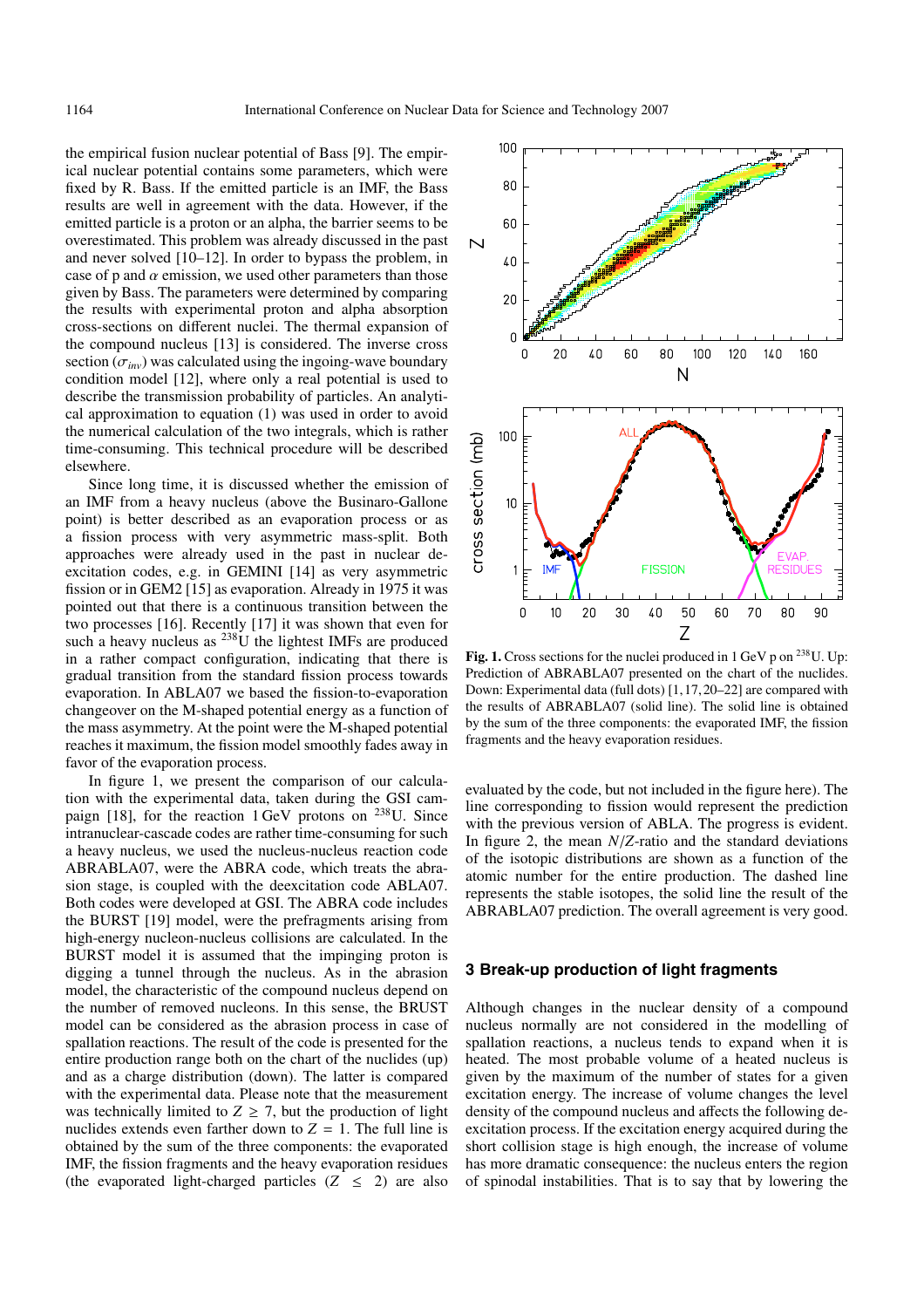

**Fig. 2.** Experimental mean *N*/*Z* and FWHM of the isotopic distributions ( $\bullet$ ) for the reaction 1 GeV p on <sup>238</sup>U as a function of the atomic number, compared with the ABRABLA07 prediction (solid line). The dashed line represents the stability line.

density, the nuclear matter divides into two phases: the liquid one, represented by a small amount of light nuclei (IMF) at normal nuclear density, and the gas phase, represented by individual nucleons. This process is often called "breakup". After break-up, the system explodes due to the repulsive Coulomb force among the fragments. Each fragment undergoes its deexcitation process and cools down. What is finally observed experimentally are the cold IMFs. The entire multifragmentation process is scientifically very interesting for its relation to the equation-of-state of nuclear matter, in particular to the liquid-gas phase transition.

It is not trivial to determine theoretically the size distribution of the break-up fragments. Models that evaluate it just by phase-space arguments, considering all possible partitions and weighted them by the number of available states, are considered to be inadequate since they neglect the dynamic of the expansion. On the other hand, the dynamics of the breakup process is far to be fully understood. In this context, in order to have a correct estimate of the production cross-sections of the IMFs, we based our model on the following considerations. Many experimental observations established that the production cross-sections in the domain of multifragmentation follow a power law:

$$
\frac{d\sigma}{dA_{IMF}} \propto A_{IMF}^{-\tau}.
$$
 (3)

Almost independently of the multiplicity, the mass distribution of intermediate-mass fragments is well described by a power law with an exponent  $\tau \approx 2$ . The value of  $\tau$  turned to be rather universal. In the code ABLA07, it is assumed that the systems enters in the spinodal region when the excitation energy acquired during the first interaction stage (intra-nuclear cascade



**Fig. 3.** Cross sections for the nuclei produced in the nuclear reaction 1.4 GeV protons on  $^{56}$ Fe. The experimental data  $\left( \bullet \right)$  [1,20,21] are compared with the results of ABRABLA07  $(A)$ .

or abrasion) overcomes the value of about 3 MeV per nucleon. As it was shown by the experiments who determined the caloric curve [23], when the nucleus exceeds the excitation energy of 3 MeV/*A*, the temperature of the system does not increase anymore, it remains approximately constant to the value of 5.5 MeV (freeze-out temperature). The additional energy which is present in the nuclear system is used for the simultaneous emission of several intermediate-mass fragments and nucleons. The mass  $A_{IMF}$  of any fragment produced at break-up is sampled from an exponential distribution with slope parameter  $\tau \approx 2$ , providing that the sampled mass is rejected when exceeding the maximum available mass. The sampling is performed several times until the entire mass is consumed. Each time, the charge  $Z_{IMF}$  of the fragment is sampled from a Gaussian distribution centered at *Zmean*, where *Zmean* is determined by imposing that the ratio *A*/*Z* is the same of the hot remnant. The width of the distribution is given by the relation [24]:

$$
\sigma_Z^2 = T_{freeze-out}/C_{sym}.\tag{4}
$$

Where  $C_{sym}$  is the symmetry term of the nuclear equation of state, set to 14.0 MeV [25], and  $T_{\text{freeze-out}}$  is the freeze-out temperature, set to 5.5 MeV [26].

Please note that the procedure described above to determine the size distribution of the break-up IMFs has also the technical advantage of being very fast, an important issue for our original purpose since in nuclear technology small computation time is a value.

The case of  $1 \text{ GeV}$  protons on <sup>56</sup>Fe [27,28] was studied. This a very interesting case, because both evaporation of light nuclei and break-up are responsible for the production of the IMFs, as it was found out by studying the kinematical properties of the final fragments [13,29,30]. Moreover, the study of this reaction is of interest in nuclear technology, since iron is an important construction material. In figures 3 and 4, the charge distribution and nine isotopic distributions obtained experimentally are compared with the results of the ABRABLA07 code.

The charge distribution (fig. 3) shows that the overall prediction is satisfactorily, although structural effects connected to pairing are not well reproduced. Looking in detail to the isotopic distributions (fig. 4), it is interesting to note that both break-up and IMF evaporation contribute strongly to the